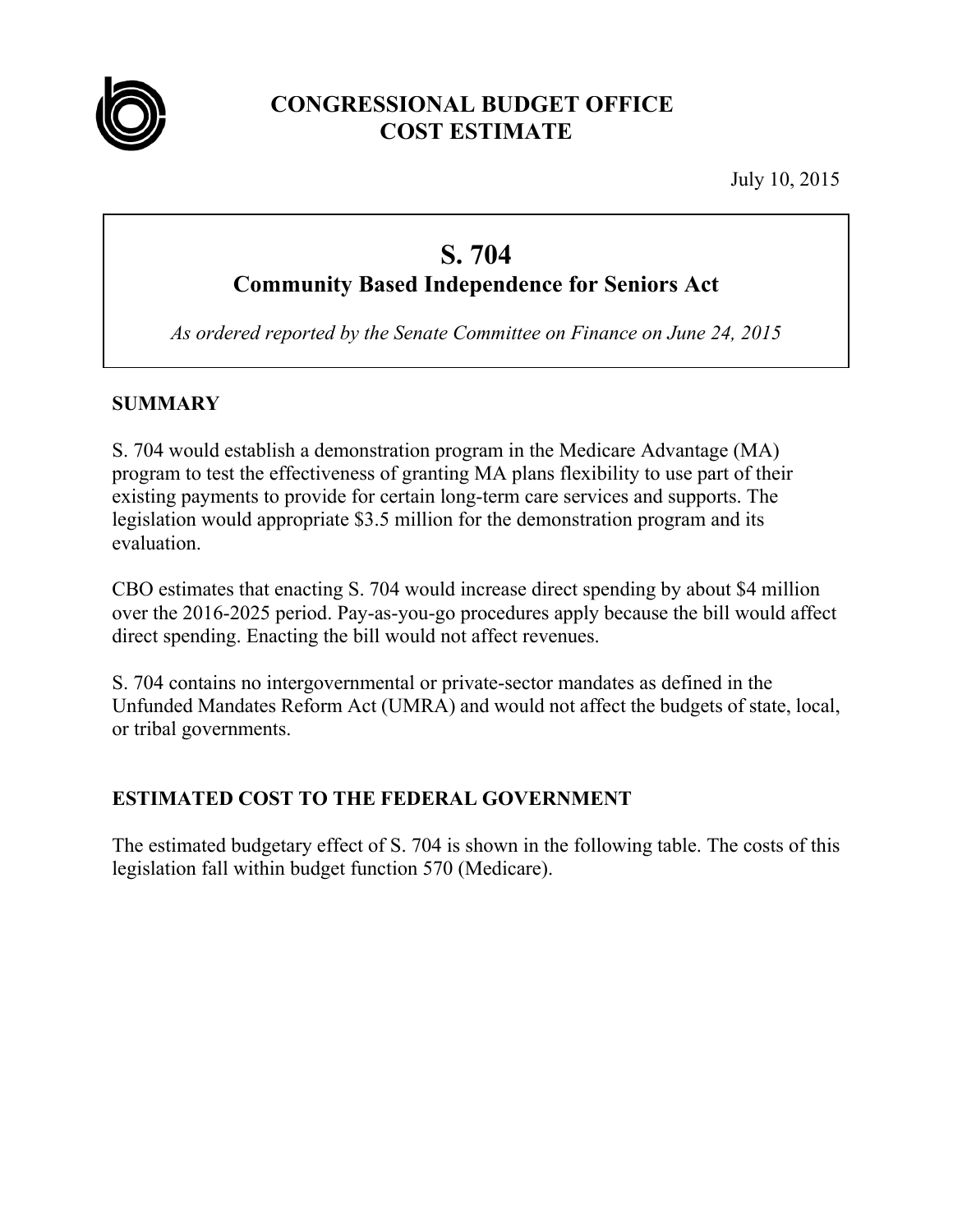|                          |                | By Fiscal Year, in Millions of Dollars |                                   |              |              |                  |                  |                  |              |              |                 |                 |
|--------------------------|----------------|----------------------------------------|-----------------------------------|--------------|--------------|------------------|------------------|------------------|--------------|--------------|-----------------|-----------------|
|                          | 2016           | 2017                                   | 2018                              | 2019         | 2020         | 2021             | 2022             | 2023             | 2024         | 2025         | $2016-$<br>2020 | $2016-$<br>2025 |
|                          |                |                                        | <b>CHANGES IN DIRECT SPENDING</b> |              |              |                  |                  |                  |              |              |                 |                 |
| <b>Budget Authority</b>  | $\overline{4}$ | $\overline{0}$                         | $\boldsymbol{0}$                  | $\mathbf{0}$ | $\bf{0}$     | $\boldsymbol{0}$ | $\boldsymbol{0}$ | $\boldsymbol{0}$ | $\mathbf{0}$ | $\bf{0}$     | 4               | $\overline{4}$  |
| <b>Estimated Outlays</b> | $\ast$         | $\star$                                | $\mathbf{1}$                      |              | $\mathbf{1}$ | $\ast$           | $\ast$           | $\ast$           | $\theta$     | $\mathbf{0}$ | 3               | $\overline{4}$  |

#### **BASIS OF ESTIMATE**

S. 704 would require the Secretary of Health and Human Services to conduct a demonstration program to test the effectiveness of granting MA plans flexibility to use part of their existing payments to provide certain long-term care services and supports to beneficiaries participating in the demonstration.

#### **Community-Based Institutional Special Needs Plan Demonstration**

Under current law, MA plans submit a bid indicating the per capita payment they are willing to accept for providing Part A and Part B benefits to a beneficiary of average health. That bid is compared with a benchmark that is set according to a statutory formula, and represents the maximum amount that Medicare will pay an MA plan for providing Part A and Part B benefits in a given region. In most cases, MA plans submit bids that are below the benchmarks in the areas that they serve. When this happens, the federal government returns a percentage of the difference to the MA plan as a rebate. Plans must return the rebate to their beneficiaries in the form of reduced cost sharing or additional approved benefits.

S. 704 would require the Secretary of Health and Human services to establish a demonstration program called the Community-Based Institutional Special Needs Plan (CBI-SNP) beginning January 1, 2018, for a period of five years. Under the demonstration, the Secretary would be required to contract with up to five MA plans that each could enroll up to 1,000 beneficiaries to participate in the demonstration. In order to participate in the demonstration, both plans and beneficiaries would have to meet certain eligibility criteria. The demonstration project would not change the amount of payments made to MA plans. However, participating plans would have flexibility to use their existing rebate dollars to provide certain long-term care services and supports, including homemaker services, home-delivered meals, and other services as the Secretary determines appropriate. The demonstration program and its evaluation would be financed through a transfer of